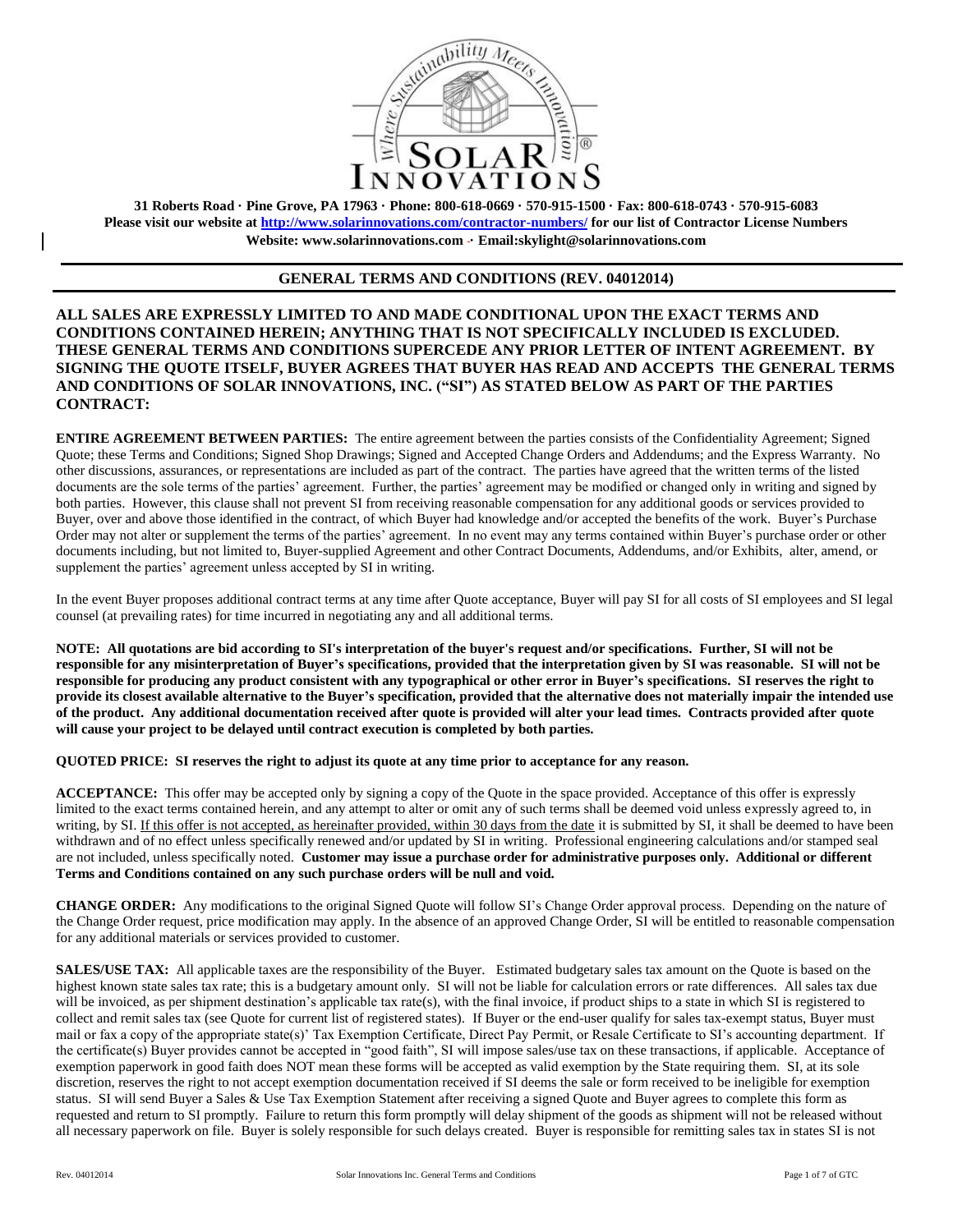registered to remit sales tax. If SI is installing this product, sales tax will not be applicable. SI may be responsible to remit use tax if SI is performing installation services.

**OTHER TAXES:** Prices on the goods are exclusive of all Federal, State, Municipal, Sales, Use, or any other type of tax, including, without limitation, taxes on manufacture, sales, receipts, gross income, occupation, use and similar taxes, unless otherwise stated. Any other type of tax not specifically included in Quote that may arise or is assessed as a result of this purchase will be the responsibility of the Buyer. Buyer agrees to assume responsibility for any applicable tax, unless agreed to by SI in writing prior to Quote Acceptance.

**STANDARD TERMS:** Any orders less than \$5,000.00 must be paid in full at the time the order is placed. Orders totaling between \$5,000.00 and \$10,000.00 and ALL orders shipping outside of the United States must be paid in full prior to shipment (50% deposit due with signed quote/50% paid two weeks prior to shipment). Projects that are greater than \$10,000.00 follow standard terms of 50% deposit due with signed Quote; 40% paid 2 weeks prior to shipment; 10% paid with a certified check or wire transfer at time of shipment, subject to credit approval. Payment terms are applied independently to each partial shipment pursuant to the Quote. Deposit payment is due within one week of receipt of signed Quote. Any delay in deposit payment may delay the release of project to drafting. Drafting lead times will increase at least one day for each day in delay until payment is received based on drafting resource availability. SI may release the project into drafting and/or production at its sole discretion. SI's decision to do this will in no way affect the Buyer's responsibility with regard to Cancellation policy. Custom payment terms can be requested on a per project basis and granted with credit approval and written confirmation from SI. Any payments made prior to shipment will require verification of funds if not paid by certified check or wire transfer before material will be released for shipment. SI may require a personal guarantee and/or joint check agreement. At any time at the sole discretion of SI, SI retains the right to amend these payment terms. Payments will be applied to outstanding invoices at the discretion SI.

Buyer grants a security interest in all deposits/payments made for any project by Buyer. In the event of any payment default by Buyer, Buyer authorizes Solar to apply any deposit/payment for any other project towards the past due amount. Solar's duty to perform the project(s) associated with any applied deposit/payment shall be suspended until such time as deposit(s)/payment(s) are restored.

Credit cards will not be accepted for international shipments. Credit cards with international addresses will not be accepted. Check or wire transfer will be accepted for international payment. All checks must clear Buyers bank before shipment.

**JOINT CHECK AGREEMENT:** SI will require, for all new Buyer's purchasing product for resale with no credit history with SI, a Joint Check Agreement to be completed by Buyer and Buyer's buyer. SI reserves the right to require a Joint Check Agreement to be completed by ANY Buyer and Buyer's buyer, regardless of history with SI.

**LICENSES/FEES/PERMITS/INSPECTIONS:** Any and all applicable licenses, fees, and/or permits required for the Project are the sole responsibility of the Buyer. Where applicable, Buyer shall secure and pay for all permits, fees, licenses, and inspections by all government agencies necessary for proper execution and completion of SI's work. Buyer shall be liable to SI for all costs incurred by SI as a result of the Buyer's failure to secure and pay for any permits, fees, licenses, and inspections necessary for proper execution and completion of SI's work. **Buyer is required to obtain approval/acceptance from Local Code Officials with regard to product manufacturing, specification, and performance prior to quote acceptance. To the fullest extent of applicable law, SI does not accept liability for product non-conformance to local building code regulations.**

**CONTACT INFORMATION:** The name, address, and phone number of the project owner and all pertinent points of contact (Architect, General Contractor, etc.) will be required on the Job Specific Information Form to be submitted with Buyer-Signed Quote. Buyer hereby warrants and certifies that the information being provided is correct, especially the accurate jobsite address and owner identification. Buyer will be responsible to pay any damages, losses, costs, or expenses incurred by SI resulting from Buyers' failure to provide correct information, including any inability of SI to effectively assert a lien against the correct property.

**DRAWING APPROVAL:** By approving Shop Drawings, the Buyer and/or its agents are accepting full responsibility for dimensions, details, and criteria listed. Please note that Signed/Approved Shop Drawings will dictate fabrication. SI recommends consulting with an industry professional prior to approving Shop Drawings, as SI will not be held liable or responsible for any alleged inaccurate dimensions or specifications approved by the buyer through the initial submission of specifications or as approved on the Signed Shop Drawings or any resulting delays. In signing this Quote, Buyer understands and accepts the Quote and its components, including, but not limited to, and where applicable, glass tint, glass clarity, and color selection.

**Buyer assumes all liability for contents of final Shop Drawings that Buyer has approved in writing. Any alterations to projects which require engineering re-evaluation or revised drawings will be charged to the customer at \$75.00 per hour standard. Buyer is required to sign a change order accepting the additional time and applicable costs before any revision work will begin. Lead times will increase at least one day for each day in delay until Change Order has been accepted. Additionally, lead times may be extended based on the nature of the change order and business conditions at time of Change Order acceptance.**

**BUYER IMPACT**-**ESTIMATED LEAD TIMES:** Project estimated lead times are noted on the Project Schedule provided with the Quote. Note: **Glass sizes exceeding 40 Sq. Ft. may extend lead times due to large glass fabrication lead times.** Prompt receipt of Buyer-Signed Quote, and Buyer approval of Shop Drawings are necessary to maintain established lead times. Any delays by Buyer in these regards will adversely affect noted lead times. All lead times are subject to change based upon material availability or other situations beyond SI's reasonable control. Any delay in payment may also result in a delay in lead time and/or shipment of your project. All monies due must be paid upon receipt of invoice. Verification of funds will be required. In the event that there are any outstanding monies owed to SI for any reason, SI reserves the right to hold a shipment on any job until such time as all invoices have been paid in full.

**CONDITIONS/DELAYS:** All orders or contracts, whether or not Fast Track (accelerated lead time option added), are accepted with the understanding that they are subject to SI's ability to obtain the necessary raw materials, and all orders or contracts as well as shipments applicable thereto are subject to SI's current manufacturing schedules and government regulations, orders, directives, and restrictions that may be in effect from time to time. SI will not be liable for any delay in the performance of orders or contracts, in the delivery or shipment of goods, or for any damages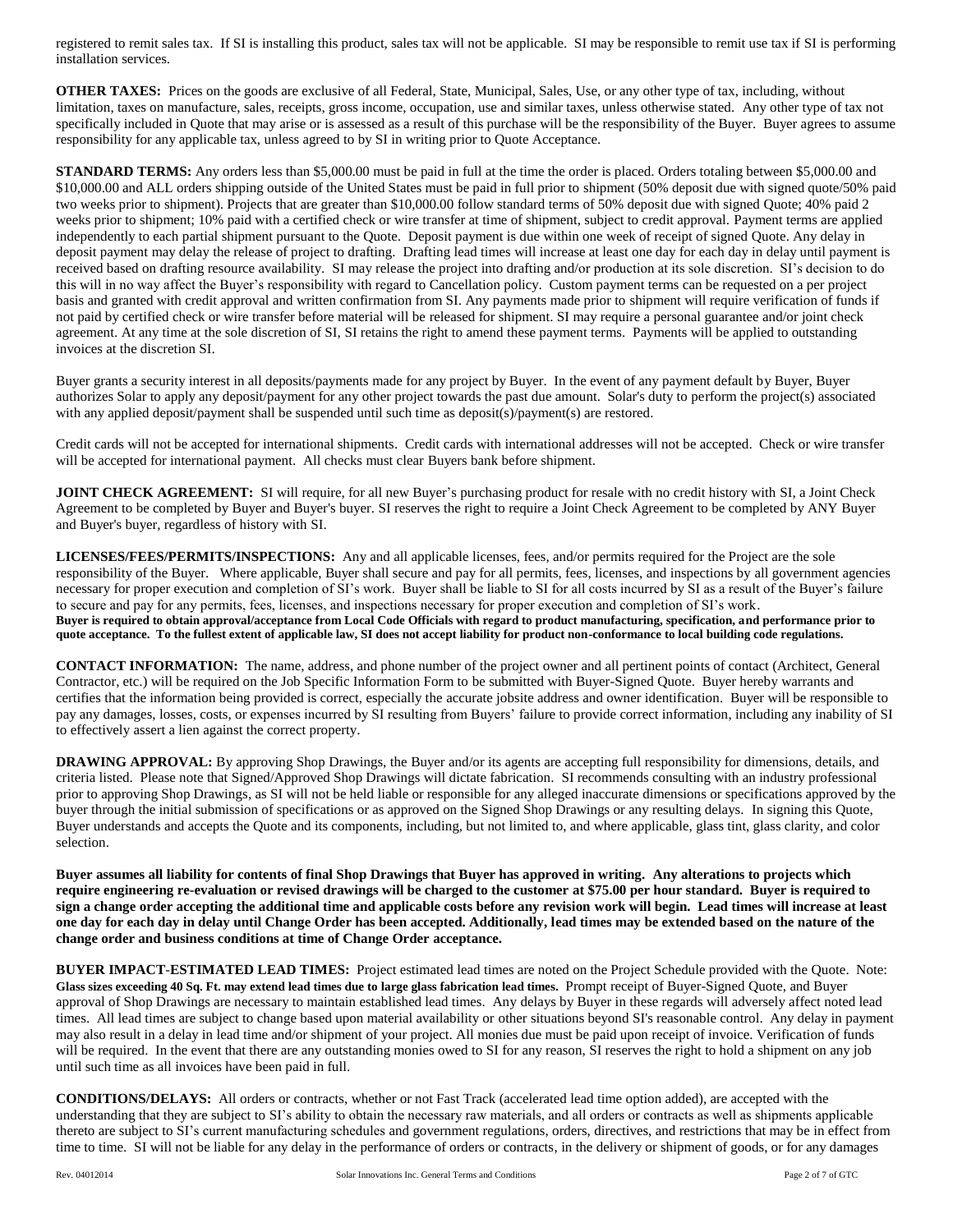suffered by Buyer by reason of such delay, when such delay is, directly or indirectly, caused by, or in any manner arises from fires, floods, accidents, civil unrest, acts of God, war, terrorism, government interference or embargoes, strikes, labor difficulties, shortage of labor, fuel, power, materials or supplies, transportation delays, or any other cause or causes (whether or not similar in nature to any of these hereinbefore specified) beyond SI's reasonable control.

**BUYER IMPACT-INCREASED COST RISK:** Buyer's failure to submit Signed, Approved Shop Drawings within 90 days from date of submission by SI, or any other cause that is beyond the control of SI, regardless of timing, may result in the price of goods being increased by an amount equal to any increase in the cost of materials incurred by SI, plus a reasonable mark-up for overhead and profit. Increases in the contract price due to the aforementioned will follow the SI Change Order process. Buyer agrees to sign and approve said Change Orders.

**UNFORESEEN PRICE INCREASES:** Where the price of the material, equipment, energy, or other indirect/direct associated costs (if applicable) increases in excess of 5% during the term of the contract through no fault of SI, the contract sum shall be equitably adjusted by Change Order. A significant price increase means a change in price from the date of the contract execution to the date of performance. Buyer agrees to sign and approve said Change Orders.

**SITE PREPARATION**: This paragraph also applies to both SI installed products and shipped products. Buyer is solely responsible to ensure that site is ready and prepped based on the approved shop drawings for either SI's product or installation crew arrival, including but not limited to rough opening dimension, base wall preparation, curb preparation, etc. Solar has provided project specific drawings based on information provided by the Buyer. In doing so, SI (has) relied on the accuracy of all such information. Buyer warrants that all information it provided is accurate. SI will not be held liable for any site conditions/installation concerns which are related to incorrect or incomplete information provided by Buyer, or any drawings approved by Buyer which contain erroneous information. Should SI be delayed at any time during installation or shipment at the fault of any other party including any other supplier, Buyer will be responsible for any and all additional costs incurred or required due to delay. SI may determine that delays require SI's installation team or product shipment to leave the job site and return at a later date at SI's sole discretion. Costs incurred plus reasonable mark-up for SI to re-deploy or re-ship will be the sole responsibility of the Buyer. If requested by SI, Buyer will sign and accept a change order accepting these charges even if change order is received after re-deployment or other delays are suffered.

**BUYER INSTALLATION:** Unless otherwise specifically provided, the Buyer has full responsibility for the installation of the goods, and SI shall not be responsible for any damages to the goods or any consequential or incidental damages by reason thereof. Upon request, SI may provide the contact information for independent installers who have experience in installing SI's products; however, SI shall not endorse, or be liable for, any work provided by said individual(s).

Buyer shall indemnify and hold SI harmless from any and all claims or causes of action relating to the installation by others of the product of SI. This duty to indemnify shall apply whether the product of SI was installed through a contractor hired by Buyer or any other party (including any independent installer whose name was provided by SI). Buyer's duty to indemnify SI shall apply to any and all claims or causes of action for bodily injury, property damage, or breach of contract made by any third party that alleges that the damages were caused, in whole or in part, by the manner of installing the product of SI. Buyer must provide independent counsel, at Buyer's expense, to defend SI from all claims in any lawsuit or claim in which it is asserted that the manner of installation of SI's products caused the damages. The duty to provide defense counsel at the expense of Buyer shall apply even if it is also alleged that the product of SI was defective or deficient in any way, provided that the manner of installation is alleged to have been a contributing factor to the loss. Further, Buyer shall have a duty to indemnify SI from any judgment in which Buyer or the installer retained by Buyer or other (including that installer's subcontractors) is determined to have been partially at fault for the loss. The duty to indemnify shall apply even if it is ultimately determined that the product of SI was deficient or defective, provided that the manner of installation is determined to have been a contributing factor to the loss. The parties agree that Buyer's duty to provide a defense and indemnify SI shall be to the fullest extent permitted under applicable law.

**SI INSTALLATION:** Installation services may be offered to Buyer at the sole discretion of SI. Buyer may request that SI install the product. SI reserves the right to decline any such request. If SI does perform the installation, Buyer agrees to accept the installation add-on as stated on the Quote. Costs are subject to final inspection of the job site conditions. SI quote does not include field measurements unless approved by SI in writing. If the product is installed above ground floor, a freight elevator of sufficient size, crane, hoist, or other type of acceptable equipment as to allow movement of materials without restriction must be available. If that is not available, there will be an additional charge for a different means of transportation and unloading. Installation may be noted as "plus expenses" which includes but is not limited to the following: lodging, food, tolls, parking, and unforeseen installation and construction costs. The above amount is calculated per job due to fluctuations in costs and conditions throughout our installation area. Demolition and removal of debris including removal by dumpster is not included in installation costs; should SI be forced to provide said dumpter or haul away debris, an additional charge will be required. All staging and scaffolding is not included in installation and must be provided by Buyer to SI, where applicable. Installation cost may be adjusted based on site conditions, Prevailing and Union Labor, or Demolition requirements where applicable. All working supervisor additions are accrued at a minimum charge of \$1,600.00 per 8-hour day per person plus expenses with an additional minimum charge of \$250.00 per hour per person beyond an 8-hour day unless otherwise agreed to by SI in writing. SI will not be held responsible for any damage to the premises or anything on or around the premises during the installation process or anytime before or thereafter, except in instances of gross negligence by SI. SI will not be held responsible for items that are lost, stolen, or damaged on the premises, from the premises, or around the premises, except in instances of gross negligence by SI. SI does not provide finishing services and will not be held responsible for finishing services required as a result of installation or any time before or thereafter. Should SI be delayed at any time for any reason during the installation process at the fault of any other party, Buyer will be responsible for any and all additional costs incurred or required due to delay. Costs incurred plus reasonable mark-up for SI to re-deploy will be at the sole responsibility of the Buyer. If requested by SI, Buyer will sign and accept a change order accepting these charges even if change order is received after re-deployment or other delays are suffered. SI assumes all shipments are to ground level only. Refer to Terms of Shipment section for further shipment information.

Rev. 04012014 Page 3 of 7 of GTC Solar Innovations Inc. General Terms and Conditions Page 3 of 7 of GTC **SCHEDULING:** Final installation dates cannot be determined without receipt of signed shop drawings, all required payments, and correct paperwork. All Installation dates are subject to SI availability, as well as coordination of the work with other contractors onsite. SI will not be liable for any consequential damages suffered by Buyer by reason of installation delay. SI shall not be held responsible for delays due to events beyond SI's control including, but not limited to, acts of God, adverse weather conditions, supply shortages, supplier negligence, or Buyer/Contractor/Owner/Architect delays. Buyer/Contractor/Owner/Architect delays may result in additional fees being assessed. If requested by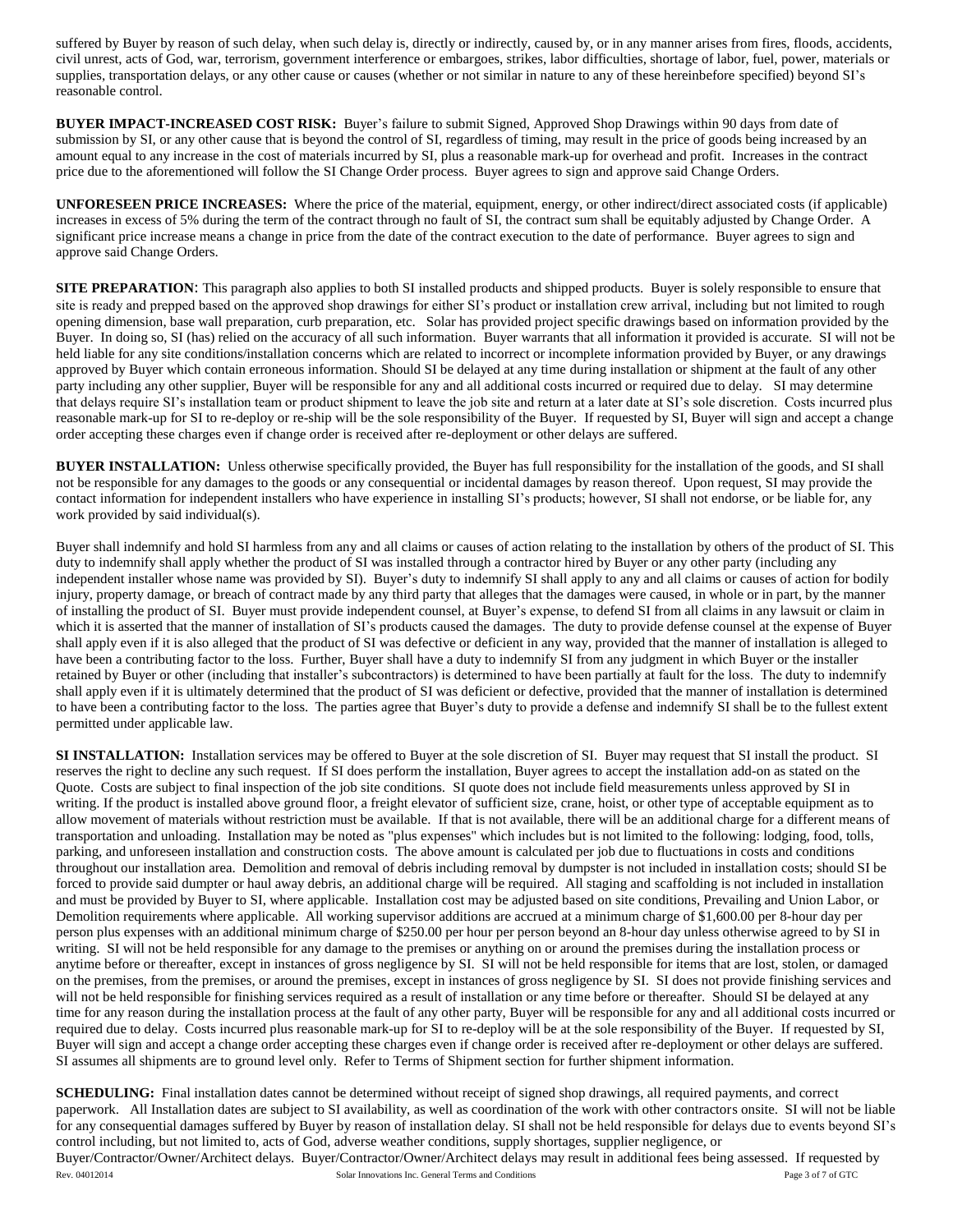SI, Buyer will sign and accept a change order accepting these charges even if change order is received after re-deployment or other delays are suffered.

If Job Site is within 300 miles of Solar's Pine Grove, PA, corporate facility, field measures will be scheduled within 2 weeks of date of written notification of site readiness, conditioned on the receipt of required payment and project information determined at the sole discretion of Solar Innovations, Inc. If Job Site is more than 300 miles from Solar's Pine Grove, PA, corporate facility, field measures will be scheduled as determined at the time of Quote acceptance or upon notification of site readiness, conditioned on the receipt of required payment and project information determined at the sole discretion of Solar Innovations, Inc. All Field Measure dates are subject to SI availability. SI will not be liable for any consequential damages suffered by Buyer by reason of delay in field measure.

**INSTALLATION PAYMENT TERMS:** 50% due upon arrival of crew/start of installation, 50% due upon substantial completion of installation services, prior to SI's departure unless otherwise outlined on project payment terms.

**JOB MEETINGS:** Attendance at progress or coordination meetings shall only be required during actual onsite activity. Any other meetings shall be by telecommunication participation, unless agreed to in writing and Buyer agrees to time and expenses billing for meeting attendance.

**CLEANING:** SI does not include any cleaning of glazing or surfaces prior to final inspection or substantial completion inspection. An industry expert in the cleaning of glazing and other materials should be consulted to ensure construction debris or dirt does not damage the glass or surface finish.

**PUNCHLIST ITEMS:** Punchlist items must be documented in writing and signed off on by Buyer or Buyer's Authorized Representative prior to SI's departure from the site for SI to accept punchlist items. Buyer or Buyer's Authorized Representative MUST be available, at the time specified by SI's install crew, to conduct a walk through. Absence from the site at that time will be considered acceptance of the job as complete and free from punchlist items as documented by SI. Unless agreed otherwise in writing by SI, punchlist items will not be completed until payment is made in full for the original project, or a reasonable dollar value, determined in writing at the sole discretion of SI, is assigned to outstanding punchlist items.

**SERVICE WORK:** If Buyer requests work to be completed on-site in relation to this order or any subsequent orders in relation to this project, and it is found by SI that the work completed by SI was to correct errors, damage, inadequate installation, etc. by any other party, Buyer will pay SI for the reasonable cost of the service work and related expenses. Payment shall include the value of all parts provided, as well as to reimburse SI for related expenses and labor at its prevailing rates per man hour. (Presently \$75-150 per man hour, depending upon SI installation staff on site.) SI will maintain lien rights and the right to void warranty for lack of payment.

**ENERGY AUDIT SERVICES (ONLY applies when explicitly quoted):** As a PPL approved contractor, Energy Audit and Energy Efficiency services may be offered to Buyer at the sole discretion of SI. SI reserves the right to decline any such request. If SI does perform the service; Buyer agrees to accept that certain facets of the Energy Audit services as well as the Energy Efficiency services require an SI representative to be on the premises, and therefore, installation terms apply. Costs are subject to final inspection of the job site conditions. SI will not be held responsible for any damage to the premises or anything on or around the premises during the installation process or anytime before or thereafter, except in instances of gross negligence by SI. SI will not be held responsible for items that are lost, stolen, or damaged on the premises, from the premises, or around the premises, except in instances of gross negligence by SI. SI does not provide finishing services and will not be held responsible for finishing services required as a result of Energy Audit and Energy Efficiency services or any time before or thereafter.

**CANCELLATION:** Upon receipt and acceptance of signed Quote by SI, an order can be canceled only with the written consent of SI. SI is entitled to recover the contract price; less only the costs saved by not being required to fully perform. In that event, payment to SI shall include but is not limited to, all costs and expenses incurred in SI's performance, as well as reasonable compensation for overhead and profit. SI shall have no less than thirty (30) days to provide to Buyer a calculation of the balance owed, in accordance with this paragraph, following receipt of notice of cancellation.

**CHARGEBACKS:** Buyer is not permitted to make chargebacks, deductions, or offsets against payments due under the terms of the parties' contract. Credits against payments shall be permitted only if agreed to in writing, by SI. Buyer will be responsible for all costs incurred by SI in contesting any chargeback or deduction against the amount due, including the labor costs incurred by SI for its employees in addressing or contesting the chargeback. Any unauthorized chargeback claims will result in the voiding of applicable warranties where allowed by law. Any credit card chargebacks by Buyer are costly to process and may subject the person making the chargeback to criminal and civil liability. Any credit card chargebacks will result in permanent cancellation of credit card purchasing privileges and the voiding of applicable warranties.

**TERMS OF SHIPMENT:** Terms of shipment are FOB SI dock (Pine Grove, PA). If accepted on Quote, SI will arrange shipment with a third party Common Carrier for the convenience of Buyer. Thereafter, the shipment of the goods shall be at Buyer's risk. SI shall use its best judgment in choosing the best third party Common Carrier for the specific shipment, however, SI shall not be held responsible nor liable for delivery by the third party Common Carrier. SI will work diligently with Buyer to resolve any issues with the third party Common Carrier. All claims and allowances for damage to the goods incurred in transit must be filed solely against and presented to the Common Carrier by the Buyer.

In case of delivery by SI's own fleet, SI shall not be responsible or liable for delay or damage to the shipment after it leaves SI's dock (Pine Grove, PA) irrespective of the cause of the delay or damage. In the event of damage during transit by SI's fleet, SI will re-fabricate the project in a time frame consistent with the original lead time in the Quote.

**TITLE:** Unless shipment is by SI's own fleet, title of the manufactured product passes to Buyer upon loading with Buyer's Common Carrier at SI's dock. SI shall retain a security interest in all such shipments until full payment is received. Upon transfer of title, all responsibility to insure any such shipment against loss rests solely with Buyer. If Buyer does not remove the goods from SI's property for more than fifteen (15) days from the date the goods are completed and ready for shipment, storage fees will be assessed at 2% of total contract price or \$200 per month, whichever is greater. SI retains title until storage fees due are paid in full.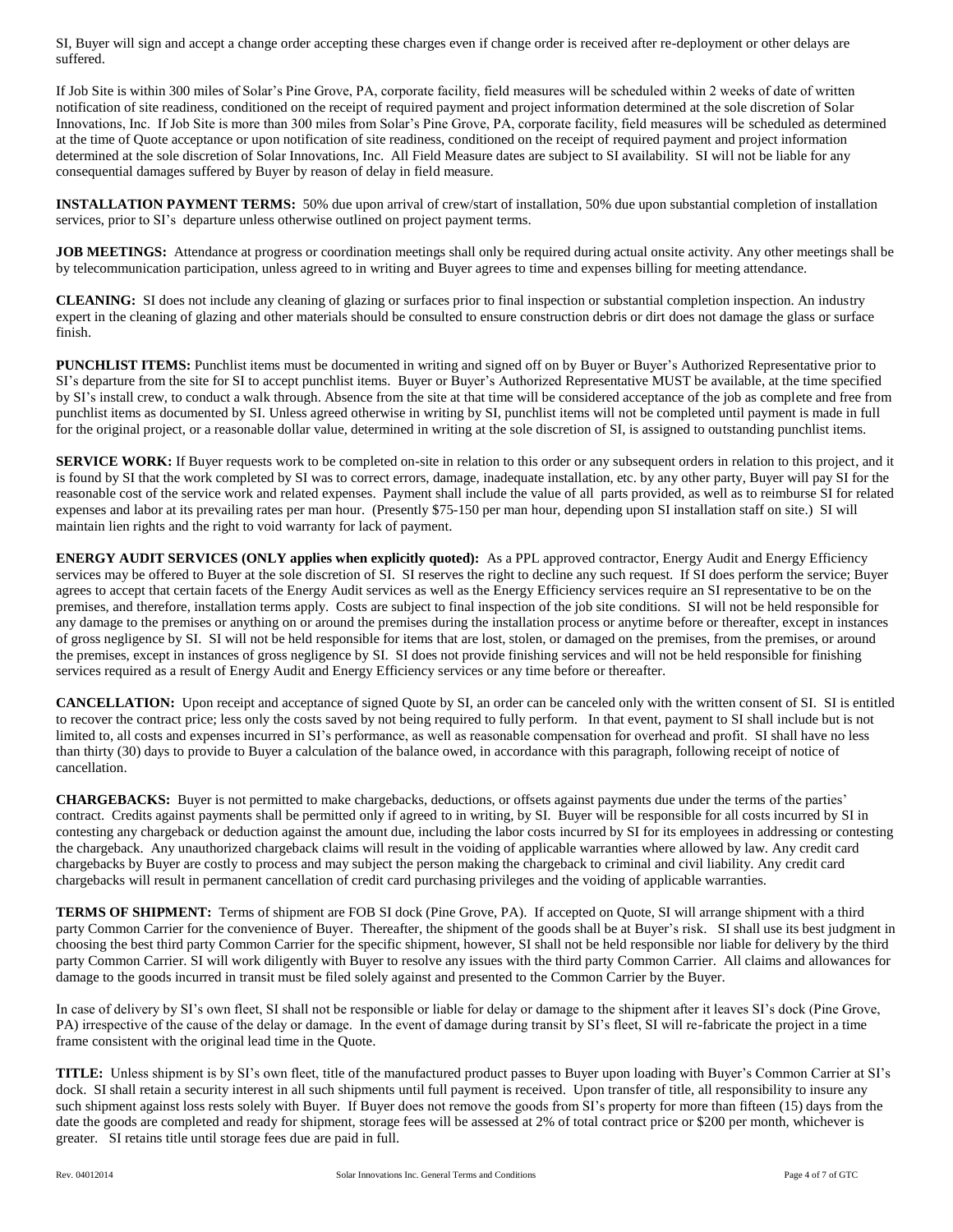**SI STANDARD SHIPMENT:** Quoted shipping cost is for a regular size Common Carrier Closed Trailer with crates being hand unloaded or removed with a forklift by the Buyer. SI will make every reasonable attempt to coordinate alternate arrangements between the Buyer and the Common Carrier; however, alternate arrangements are subject to availability and logistics at the time of shipment and are not available in all areas. Additionally, SI will select the common carrier that is best suited for SI's needs at the time of shipment. Buyer is solely responsible for increases in shipping costs if options outside of SI's standard shipment method are requested. Shipping cost may increase at the time of shipment. Buyer agrees to pay all associated shipping cost increases. If Buyer's request(s) includes and/or requires special crating, Buyer agrees to pay for increased costs, plus reasonable mark-up and to cover the increase in time and materials required for specialized crates. f requested by SI, Buyer will sign and accept a change order accepting these charges even if change order is received after re-deployment or other delays are suffered. SI will invoice Buyer accordingly. **Shipping cost included on Quote are the estimated shipping costs plus mark-up. Shipping costs may increase at the time of shipment due to actual project size, weight, carrier rates, and availability. It is Buyer's responsibility to pay all associated shipping costs and mark-ups proportionate to the original estimated shipping costs on the quote. Buyer is responsible for increases in shipping costs and agrees to pay for said increase in charges if applicable, SI will invoice accordingly.**

**TRANSPORTATION CHARGES AND DAMAGED SHIPMENTS:** All costs of freight, transportation, or mailing, and all demurrage charges shall be paid by Buyer, unless SI has agreed in writing to make shipments on a prepaid basis. Buyer shall also pay for all increased freight rates, whether prepayment for freight rates has been made or not. Buyer shall not reject damaged shipments, but shall accept same and preserve its remedies against the appropriate party.

**SHIPMENT SURCHARGE:** Items shipped under this Agreement may be subject to a carrier specified shipment surcharge. The surcharge is updated on a routine basis and rises or falls in line with movements in fuel prices/carrier costs. SI may amend the shipment surcharge at any time immediately upon Notice to the Buyer. Buyer is responsible for increases in carrier specified shipment surcharges and agrees to pay for said increase in charges if applicable, SI will invoice accordingly.

**BUYER'S INSPECTION OF GOODS:** Not withstanding anything in these terms and conditions to the contrary, Buyer shall inspect the goods ordered upon receipt of same, and if the goods do not conform to the contract between Buyer and SI or are defective, Buyer shall notify SI in writing of such nonconformity or defect (and with accompanying pictures of defect or nonconformity) within five (5) business days and afford SI a reasonable opportunity to inspect the goods. Buyer shall not return any goods without the prior written consent of SI. If, in SI's opinion, the goods are defective or do not conform to the contract between Buyer and SI, SI shall furnish instructions for their disposition. Every claim on account of defective or nonconforming goods or due to any other cause shall be deemed waived by Buyer, unless made to SI in writing within five (5) business days of Buyer's receipt of the goods, to which such claim relates. Failure to give such notice shall be deemed acceptance of the goods by the Buyer.

**BUYER'S REMEDY:** Buyer's sole and exclusive remedy on account or in respect of nonconforming or defective goods shall be replacement or repair of such goods by SI at the original point of shipment. SI shall in no event be liable for the cost of any labor expended by others on any nonconforming or defective goods or for any special, direct, indirect, incidental, or consequential damages to anyone by reason of the fact that such goods are defective or nonconforming. SI SHALL NOT BE LIABLE FOR ANY OTHER COSTS, EXPENSES, CLAIMS, OR DAMAGES OF ANY KIND HOWSOEVER CAUSED, WHETHER FORESEEABLE OR NOT, INCLUDING (WITHOUT LIMITATION) ANY DIRECT, INDIRECT, CONSEQUENTIAL, INCIDENTAL, OR SPECIAL DAMAGES. The Buyer, by acceptance of the Quote, expressly waives any right to all such costs, expenses, claims, and damages. Liability is limited to the cost of the defective part, but never more than the original contract price.

**BUYER REQUEST FOR ADDITIONAL MATERIALS/SERVICES:** SI will not grant any allowance or honor any back charge request for any alterations to the goods made by the Buyer or at the Buyer's direction, or back charges for any other reason by the Buyer. SI will accept no responsibility financially or legally for such actions. Custom jobs require numerous custom parts, and SI will be held harmless by the Buyer from any shortages, as long as it exercises due diligence in reducing such shortages. These types of requests shall follow SI's Service Proposal process. Any or all additional material needed to complete a job will be shipped standard ground.

**DEFAULT OF PAYMENT:** Final and full payment must be made within the specified timeframe of the contract terms and conditions. Buyer will be responsible for a finance charge of 1.50% per month on all past due amounts. The minimum monthly finance charge will be \$10.00 per month. Default of payment on any one (1) invoice by Buyer may result in full revocation of credit terms and place the entire account on credit hold. Buyer will be responsible for all reasonable attorney fees and other costs incurred in collecting any and all past due balances. Attorney's fees of 35% of the outstanding balance or \$200.00 per hour shall be conclusively presumed accepted, but shall not preclude SI from recovery of higher amounts, if reasonable.

## **FAILURE TO PAY IN ACCORDANCE WITH SI TERMS AND CONDITIONS WILL VOID APPLICABLE WARRANTIES WHERE ALLOWED BY LAW.**

**MECHANICS LIEN PROCESS:** It is standard operating procedure to send a Notice of Intent to File a Lien for ALL projects, in an effort to ensure SI is protected in case of lack of payment. SI reserves the right to file liens per the guidelines and timelines of the applicable state without reservation to protect SI's interests. In the event that SI asserts a mechanics lien against the owner of the property, Buyer will be responsible for all reasonable counsel fees, costs, interest, and charges incurred in pursuing the mechanics lien, even if those items are not recoverable against the owner.

**MECHANICS LIEN WAIVER:** Upon written request, SI will provide Buyer with a SI Conditional Lien Waiver if payment has not been received and/or a SI Unconditional Lien Waiver if payment has been received and funds verified. Execution of Buyer supplied lien waivers are at the sole discretion of SI and these forms must be supplied to SI with Signed Quote for review and possible conditional approval based upon information given at time of Signed Quote. Endorsement of a Buyer supplied lien waiver is at the sole discretion of SI. Buyer agrees that payment will not be withheld if the aforementioned Buyer lien waivers are not endorsed by SI.

**INSUFFICIENT FUNDS FEE:** Buyer will be charged a \$50.00 fee for any checks returned for insufficient funds.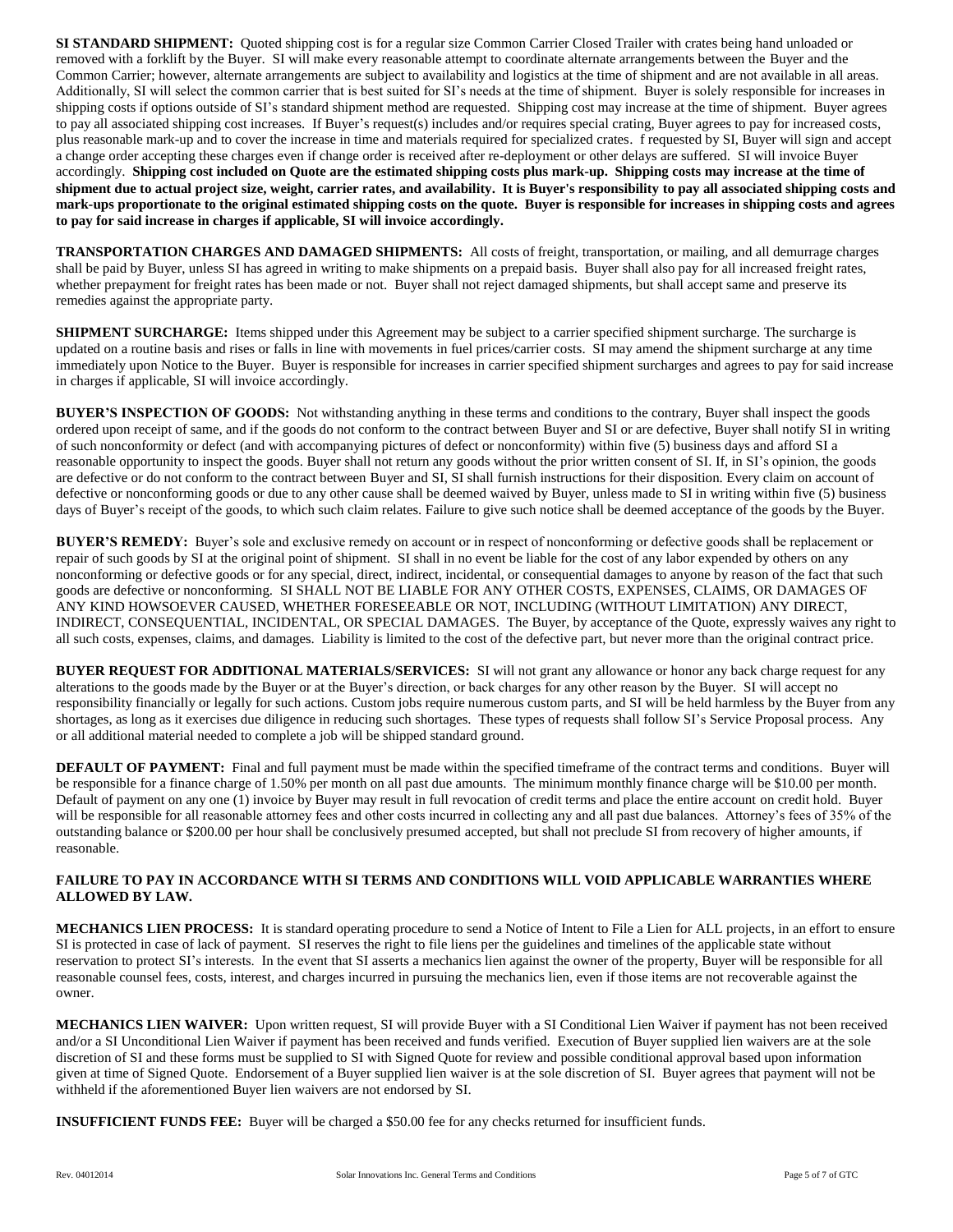**INSPECTION:** Buyer may request to inspect or provide for inspection of the goods ordered at SI's manufacturing site. Such inspection shall be so conducted, as not to interfere unreasonably with SI's operations by a written request with a minimum notice of a 1 (one) week.

**OPERABLE PRODUCTS:** SI shall not be liable for damage to Buyer's structure or items contained therein due to buyer misuse of product or failure to close product openings during inclement weather**.** Operable sloped and vertical vent products should not be operated when there is excessive snow, ice, or any other non-natural weight on the product. Operable sloped and vertical vent products must remain free of debris for proper operation. Operable sloped and vertical vent products should not be operated when the wind is blowing in excess of 50 mph, based on an exposure rating of B. Failure to comply with these limitations will void the warranty on the operable sloped and vertical vent products or any component thereof.

Because they have moving parts, operable skylights have a greater inherent risk for air and water infiltration and malfunctions through an outside agency. Items which cannot tolerate moisture should not be placed near/under the skylight's opening. Even if utilized on skylights, rain sensors can malfunction or user error (not closing the skylight) can create a hazardous environment for the items near/under the opening. Proper planning for the space below the skylight, and the space's contents, is critical for appropriate use. Solar Innovations, Inc. accepts no liability for damage on any good placed near/under the opening due to water penetration.

**PERMISSIBLE VARIATIONS, STANDARDS, AND TOLERANCES:** Except in the particulars specified by Buyer and expressly agreed to in writing by SI, all goods to be manufactured by SI shall be produced in accordance with SI's standard practices. All goods, including goods produced to meet exact specifications, shall be subject to tolerances and variations consistent with usages of the trade and regular factory practices concerning dimension, weight, finish, straightness, section, composition, and mechanical properties, normal variations in surface, internal conditions, quality, deviations from tolerances, and variations consistent with practical testing and inspection methods. All field testing to be coordinated and supplied by other, and is not included in the quote.

**GLAZING:** Variations in glazing tints occur in colors, coatings, and innerlayers and may vary by batch. Industry standards govern the acceptance of these variations. Monolithic glazing may cause condensation to occur on glass surface. SI recommends using insulated glass to minimize condensation caused by temperature differentials. Condensation may still occur in high moisture environments, such as pool enclosures or greenhouses.

## **SURFACE FINISHES:**

**Paint:** Variations in painted finish may occur due to conditions beyond SI's control, including differences in paint batches and metal thicknesses, per AAMA standards.

**Metal Clad:** Stainless steel/Copper cladding requires a splice for lengths over 120". Splice area to be determined, by SI at time of Shop Drawings for customer approval. Grain orientation must also be approved by customer. Orientations resulting in additional labor or material will result in additional charges to customer. Copper will patina at different rates based on exterior conditions.

Wood Veneer: Wood Veneering requires a splice for lengths over 120". Veneer must be protected from weather and finished with appropriate stain or paint immediately upon installation, failure to do so may void warranty. Variations in grain and color tint may occur as wood is a natural product. **Anodized**: Anodized finishes are compliant with AAMA 611-12 Class I (Exterior Grade). Anodized finishes may vary in color tone within the industry standard ranges in relationship to batch processing and extrusion thicknesses. Light colored anodized finishes may show aesthetic color variations throughout the extrusion. Finishes will be the closest match to the industry standard or customer supplied color chip. SI is not responsible for finger prints, oil marks, or other imperfections in the mill aluminum surface.

**SPECIAL ORDERS:** If any material shall be manufactured and/or sold by SI to meet Buyer's particular specifications or requirements and material is not part of SI's standard line offered by it to the trade generally in the usual course of SI's business, Buyer agrees to defend, protect, and hold harmless SI against all suits at law or in equity and from all damages, claims, and demands arising from any actual or alleged infringement of any United States or foreign patent and/or any copyright, trademark, or other rights of any other party, and to defend any suit or actions which may be brought against SI for any alleged infringement because of the manufacture and/or sale of the material covered thereby. All hardware and accessories supplied or requested by customer that are outside of SI's standard offerings will be at Buyer's risk and SI cannot be held liable for any non conformance issues, non performance issues, or any other claims.

**INSURANCE:** SI carries adequate insurance coverage. These amounts are available for Buyer's review upon request. Any cost adjustment necessary to increase the coverage to meet buyer stipulated insurance requirements (above what SI currently carries) will be the responsibility of the Buyer. Certificates of Insurance are available upon request at the sole discretion of SI.

**TITLE TO DRAWINGS, PLANS, AND SPECIFICATIONS:** SI at all times shall be deemed the sole author of and shall have exclusive ownership of and title to, all designs, drawings, plans, and specifications, and all copyrights thereto, prepared or used in connection with this Quote. The Buyer shall be permitted to use such drawings, plans, and specifications only in connection with this Quote and shall not disclose such drawings, plans, or specifications to any person, firm, or corporation other than Buyer's employees, customers, subcontractors, or government inspectors. The Buyer shall, upon SI's request or upon completion of this Project, promptly return all drawings, plans, and specifications to SI. SI's drawings, plans, and specifications shall not be used by the Buyer or others on other projects, for additions to the same project or for completion of the same project after any material change to the project site or structure or more than twelve (12) months after SI's inspection of the project site. The Buyer shall place an appropriate copyright notice (reflecting SI's copyright ownership described above) on all copies, made by or at the direction of the Buyer, of the drawings, plans, and specifications, and shall not remove any copyright notices placed by SI thereon.

**CONFIDENTIALITY:** By receiving requested information provided by SI, Buyer and anyone acting on Buyer's behalf shall treat this information as confidential. No such information will be disclosed to any 3rd party without the written consent of SI. If any of the unauthorized disclosure occurs, SI reserves the right to take legal action necessary to protect its interests through the Commonwealth of Pennsylvania Court System.

Rev. 04012014 **Solar Innovations Inc. General Terms and Conditions** Page 6 of 7 of GTC **BUILDING CODES:** SI's structures are designed to meet or exceed most known building code requirements. The Buyer should be aware that different localities have different code requirements pertaining to glazed structures. Notwithstanding the foregoing, interpretation of building code criteria and compliance with it is the sole responsibility of the Buyer or his agent(s). For this reason, SI SHALL NOT BE HELD LIABLE IN ANY